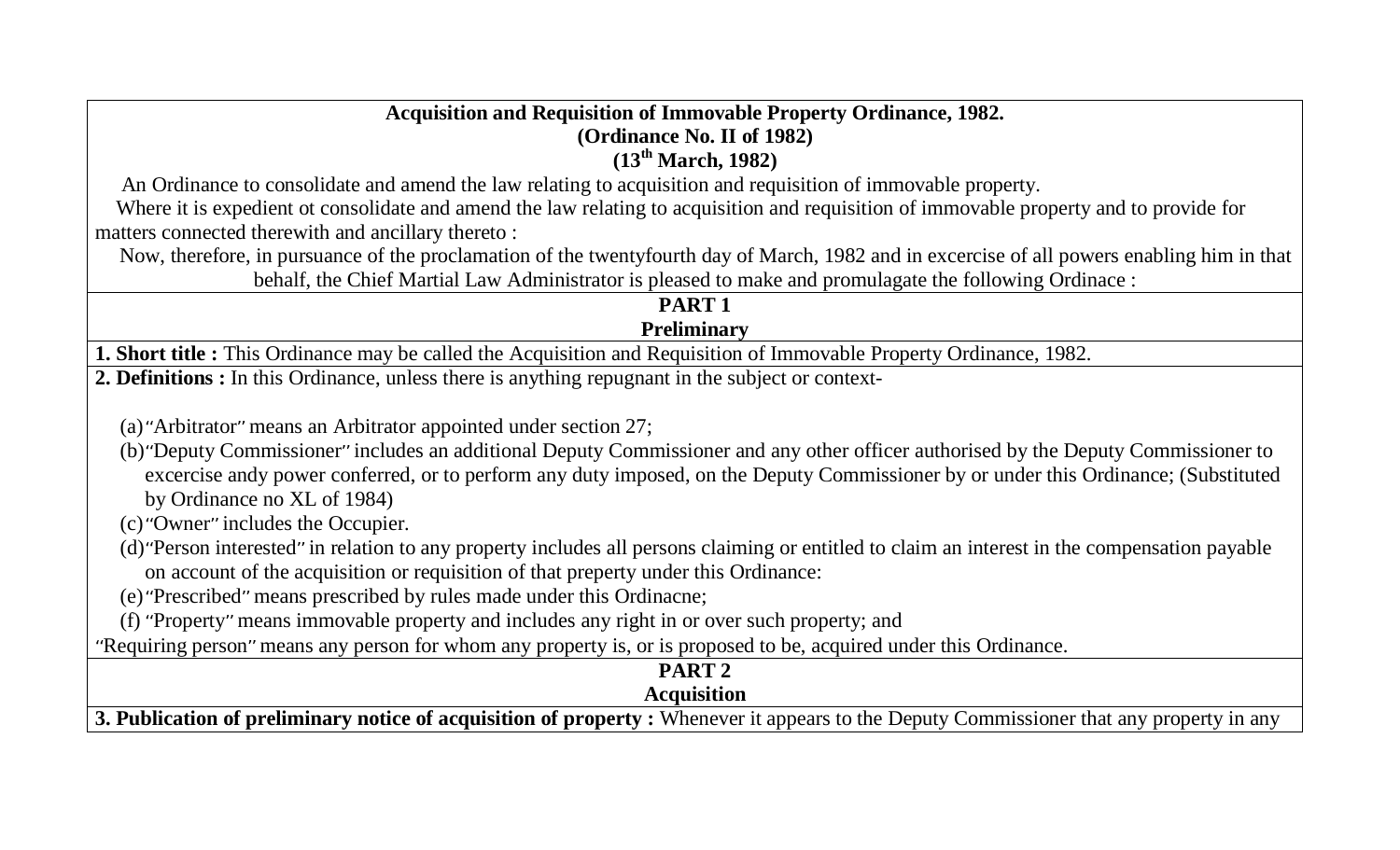locality is needed or is likely to be needed for any public purpose or in the public interest, he shall cause a notice to be published at convenient places on or near the property in the prescribed form and manner stating that the property is proposed to be acquired; Provided that no property used by the public for the purpose of religious worship, graveyard and cremation ground shall be acquired.

**4. Objection against acquisition :** (1) Any person interested in any property which has been notified under section 3 as being needed or likely to be needed for a public purpose or in the public interest may, within fifteen days after the publication of the notice, object to the acquisition of the property.

(2)Every objection under sub-section (1) shall be made to the Deputy Commissioner in writing, and the Deputy Commissioner shall, give the objector an opportunity of being heard either in person or by an agent and shall after hearing all such objections and after making such further enquiries, if any, as he thinks necessary, prepare a report within thirty days following the expiry of the period specified under sub-section (1) containing his opinion on the objections (Amended by Act XX of 1994)

(3) The Deputy Commissioner shall then :

(a) If the property exceeds fifty standard bighas of land, submit the record of the proceedings held by him, together with his report, for the decision of the Government; and

(b) If the property does not exceed fifty standard bighas of land, submit the record of the proceedings held by him, together with his report, for the decision of the Divisional Commissioner; (Amended by Ord. No. XV of 1983, Ord. No. XXX of 1983 and Act No. XX of 1994). Provided that if no objection is raised within the period specified in sub-section (1), the Deputy Commissioner shall, instead of submitting the records of proceedings to the Divisional Commissioner, make a decision within ten days of the expiry of the aforesaid period or within such further period but not exceeding thirty days, as the Divisional Commissioner permits of the request of the Deputy Commissioner in writing, about the acquisition of the property and such decision of the Deputy Commissioner shall be final. (Amended by Ord. XXx of 1983 and Act No. XX of 1994).

**5. Final Decision regarding acquisition :** (1) The Government, or as the case may be, the Divisional Commissioner, after considering the report submitted by the Deputy Commissioner under section 4(3) shall make a decision about the acquisition of the property and such decision of the Government, or as the case may be, the Divisional Commissioner shall be final (Amended by Ord. No XV of 1983).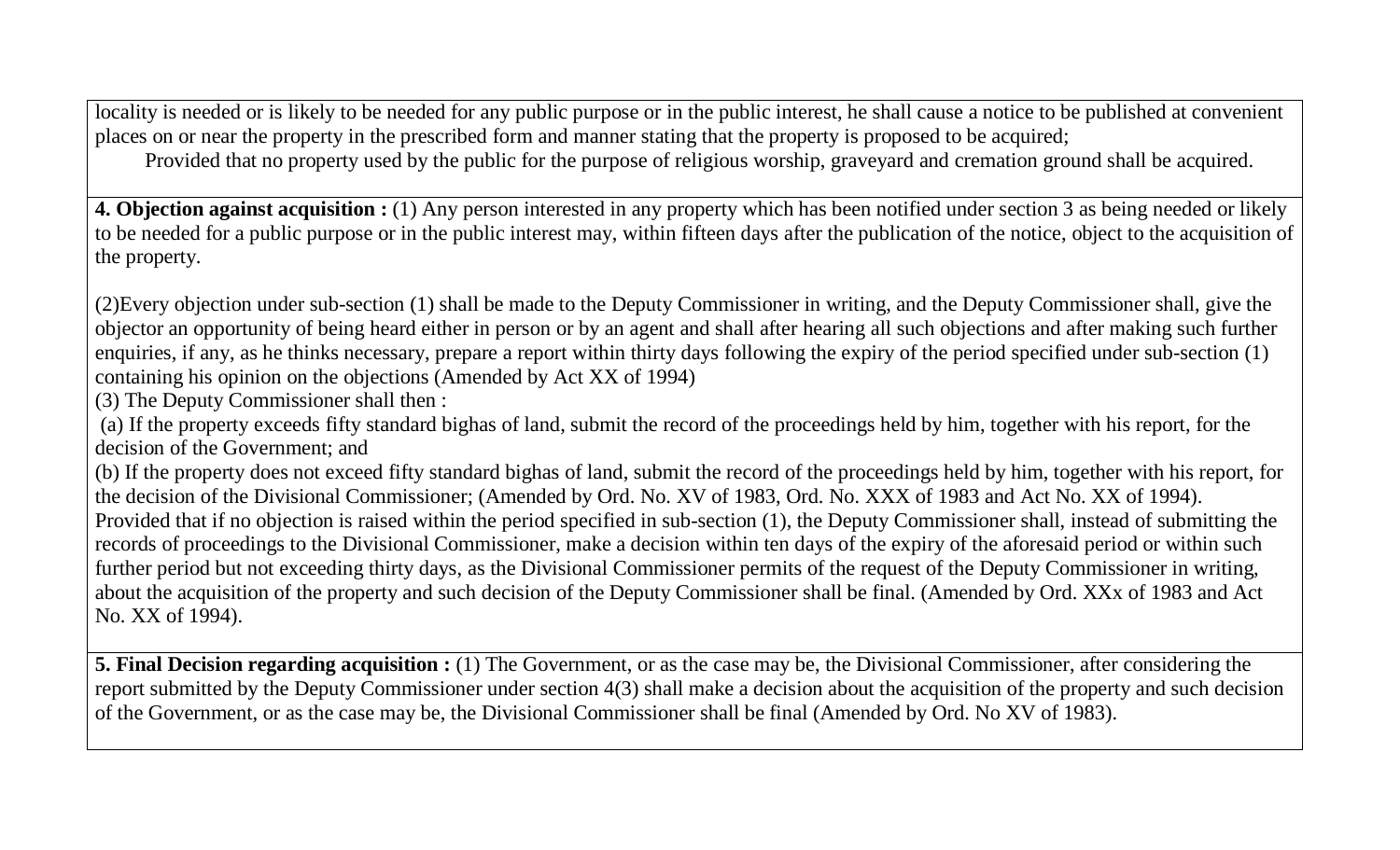Provided that-

- (a)Where the decision is to be made by the Divisional Commissioner, it shall be made within fifteen days from the date of submission of the report, or within such further time but not exceeding one month, as he may think fit for reasons to be recorded by him in this behalf; (Amended by Act XX of 1994).
- (b)Where decision is to be made by the Government, it shall be made within a period not exceeding ninety days from the date of submission of the report. (Amended by Act. XX of 1994).

(2) When the Government, the Divisional Commissioner or the Deputy Commissioner, as the case may be, makes a decision for acquisition of the property under sub-section (1) of the provision to section 4(3)(b) as the case may be, such decision shall be conclusive evidence that the property is needed for a public purpose or in the public interest. (Sub. by Ord.XXX of 1983).

**6. Notice to persons interested :** (1) When the Government, the Divisional Commissioner or the Deputy Commissioner, as the case may be, has made a decision for acquisition of any property under section 5 or the proviso to section 4(3)(b), as the case may be, the Deputy Commissioner shall cause public notice to be given in the prescribed manner at convenient places on or near such property stating that the Government, the Divisional Commissioner or the Deputy Commissioner, as the case may be, has decided to acquire the property and intends to take possession thereof and that claims to compensation for all interests in such property may be made to him (Amended by Ord. XXX of 1983).

(2) Such notice shall state the particulars of the property to be acquired and taken possession of and shall require all persons interested in the property to appear personally or by agent before the Deputy Commissioner at a time, not being earlier than fifteen days after the date of publication of the notice, and place mentioned therein and to state the nature of their respective interests in the property and the amount and particulars of their claims to compensation for such interests.

(3) The Deputy Commissioner shall also serve notice to the same effect in the prescribed form on the occupier, if any of such property and on all persons known or believed to be interested therein.

(4) The Deputy Commissioner may also, by notice, require any such person to make or deliver to him at a time, not being earlier than fifteen days after the date of service of the notic, and place mentioned therein a statement containing, so far as may be practicable, the name of every other person possessing any interest in the property or any part thereof as co-sharer, mortagee or otherwise, and of the anture of such interest and profits, if any, received or receivable on account thereof.

(5) Every person required to make or deliver a statement under this section shall be deemed to be legally bound to do so within the meaning of sections 175 and 176 of the penal Code (XLV of 1960)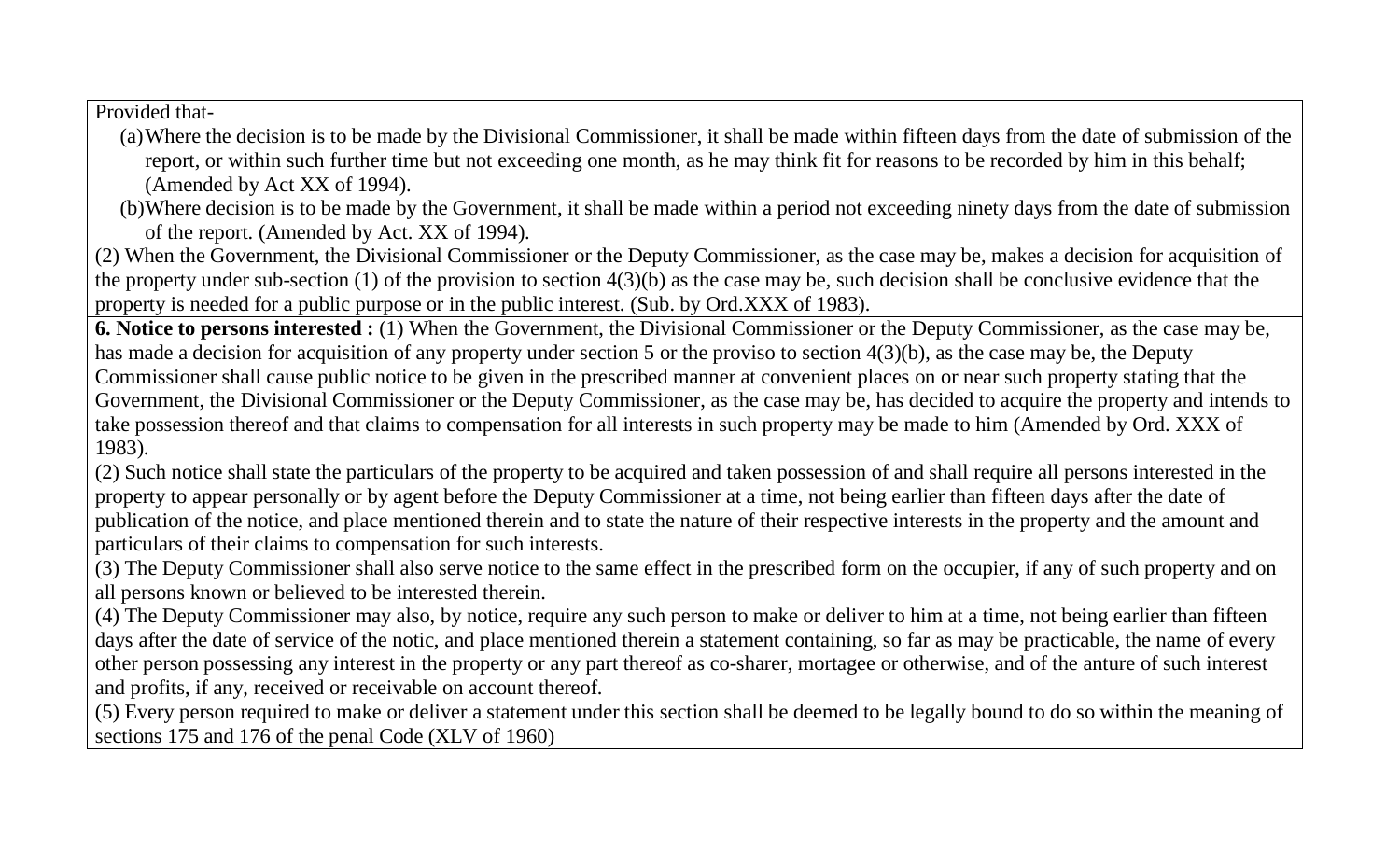### **7. Award of compensation by Deputy Commissioner :**

(1) On the date so fixed, or on any other date to which the enquiry has been adjourned, the Deputy Commissioner shall proceed to enquire into the statement, if any, which the person has made pursuant to a notice given under section 6 and into the value of the property at the date of the publication of the notice under section 3, and into the respective interests, of the persons claiming the compensation and shall make an award of

: (a) The compensation which, in his opinion, shall be allowed for the property; and

(b) The apportionment of the said compensation among all the persons known or believed to be interested in the property, of whom, or of whose claims, he has information.

(2) The award made by the Deputy Commissioner shall, except hereinafter provided, be final.

(3) The Deputy Commissioner shall, within seven days from the date of making award of compensation:

(a) Give notice of his award to the person interested;

(b) Send the estimate of the award of compensation to the requiring person. (Amended by Act. No. XX of 1994).

(4) The requiring person shall deposit the estimated amount of the award of compensation with the Deputy Commissioner in the prescribed manner within Sixty days from the date of receipt of the estimate. (Amended by Act. XX of 1994).

**8. Matters to be considered in determining Compensation :** (1) In determining the amount of compensation to be awarded for any peoperty to be acquired under this part, the Deputy Commissioner shall take into consideration-

(a) The market value of the property at the date of publication of the notice under section 3;

 Proveded that in determining such market value, the Deputy Commissioner shall take into account the average value, to be calculated in the prescribed manner, of the properties of similar description and with similar advantages in the vicinity during the twelve months preceding the date of publication of the notice under Section 3;

(b) The damage that may be sustained by the person interested, by reason of the taking of any standing crops or tress which may be on the property at the time of taking possession thereof by the Deputy Commissioner;

(c) The damage that may be sustained by the person interested, at the time of taking possession of the property by the Deputy Commissioner, by reason of severing such property from his other property;

(d) The damage that may be sustained by the person interested, at the time of taking possession of the property by the Deputy commissioner, by reason of the acquisition injuriously affecting his other properties, movable or immovable, in any other manner, or his earnings;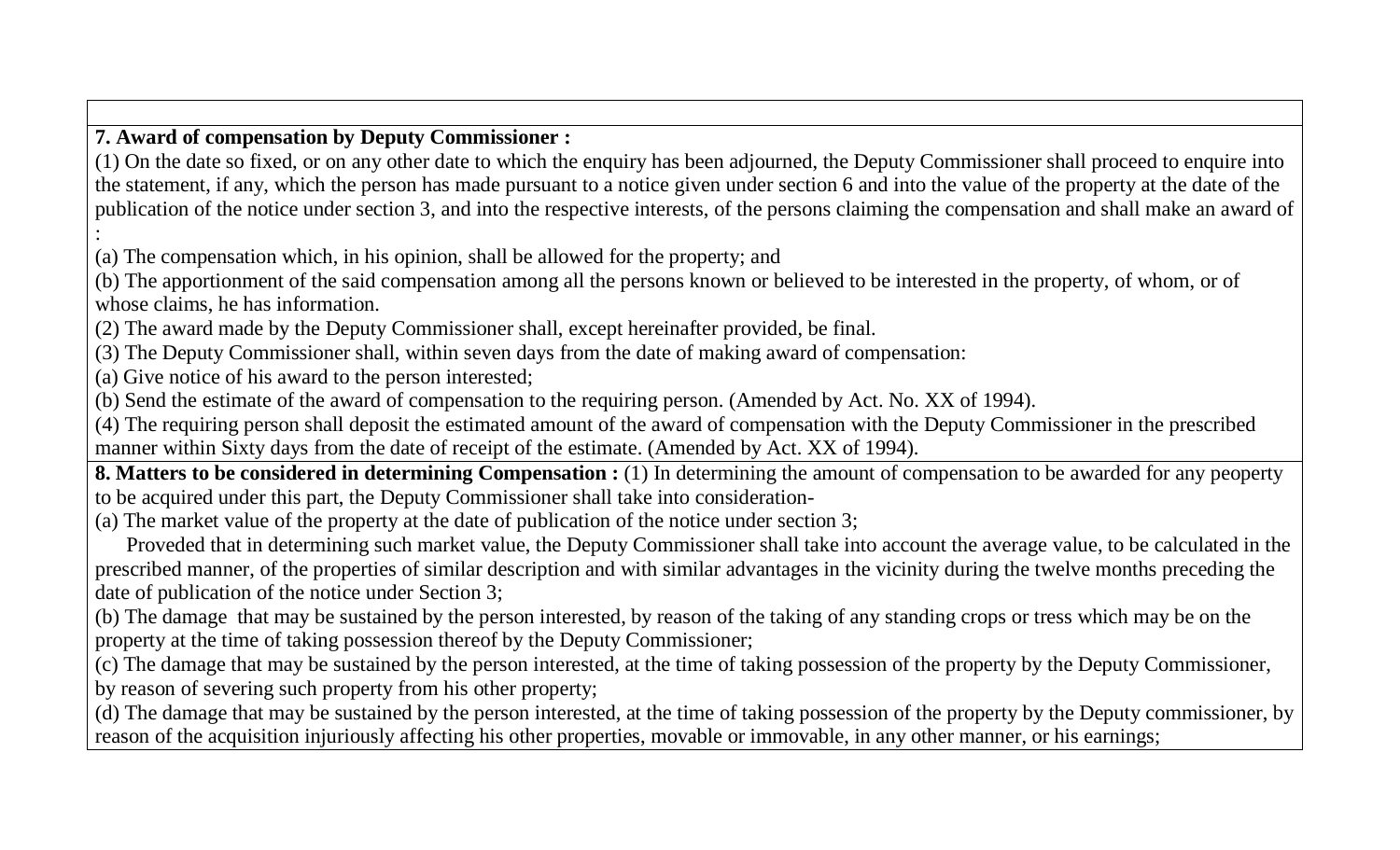(e) If in consequence of the acquisition of the property, the person interested is likely to be compelled to change his residence or place of business, the reasonable expenses if any, incidental to such change; and

(f) The damage that may be resulting from diminution of the profits of the property between the date of service of notice under section-6 and the date of taking possession of the property by the Deputy Commissioner.

(2) In addition to the market value of the property as provided in sub-section (1), the Deputy Commissioner shall in every case award a sum of ''fifty per Cent'' on such market value in consideration of the compulsory nature of the acquisition (Amended by ord. VIII of 1993).

**9. Matter not to be considered in determining compensation :** In determinning the amount of compensation to be awarded for any property to be acquired under this part, the Deputy Commissioner shall not take into consideration-

(a)The degree of urgency which has led to the acquisition;

(b)any disinclination of the person interested to part with the property to be acquired;

(c)any damage that may be sustained by him which, if caused by a private person, would not render such person liable to a suit;

- (d)any damage which is likely to be caused to the property to be acquired, after the date of service of notice under section 6, by or in consequence of the use to which it will be put;
- (e)any increase to the value of the property to be acquired likely to accrue from the use to which it will be put when acquired; or

 (f) any alteration or improvement in, or disposal of, the property to be acquird, made or effected without the sanction of the Deputy Commissioner after the date of publication of the notice under section 3.

**10. Payment of compensation :** (1) On making an award under section 7, the Deputy Commissioner shall, before taking possession of the property, tender payment of the compensation awarded by him to the persons entitled thereto according to the award, and shall, unless prevented by some one or more of the contingencies mentioned in sub-section (2), pay it to them within sixty days from the date of deposit by the requiring person of the estimated amount of compensation under section 7(3). (Amended by Act. No. XX of 1994). (2) If the persons entitled to compensation do not consent to receive it, or if there be no person competent to receive the compensation or if

there be any dispute as to the title to receive the compensation or as to the apportionment of it, the Deputy Commissioner shall keep the amount of the compensation in a deposit account in the Public Account of the Republic which shall be deemend payment for the purpose of taking over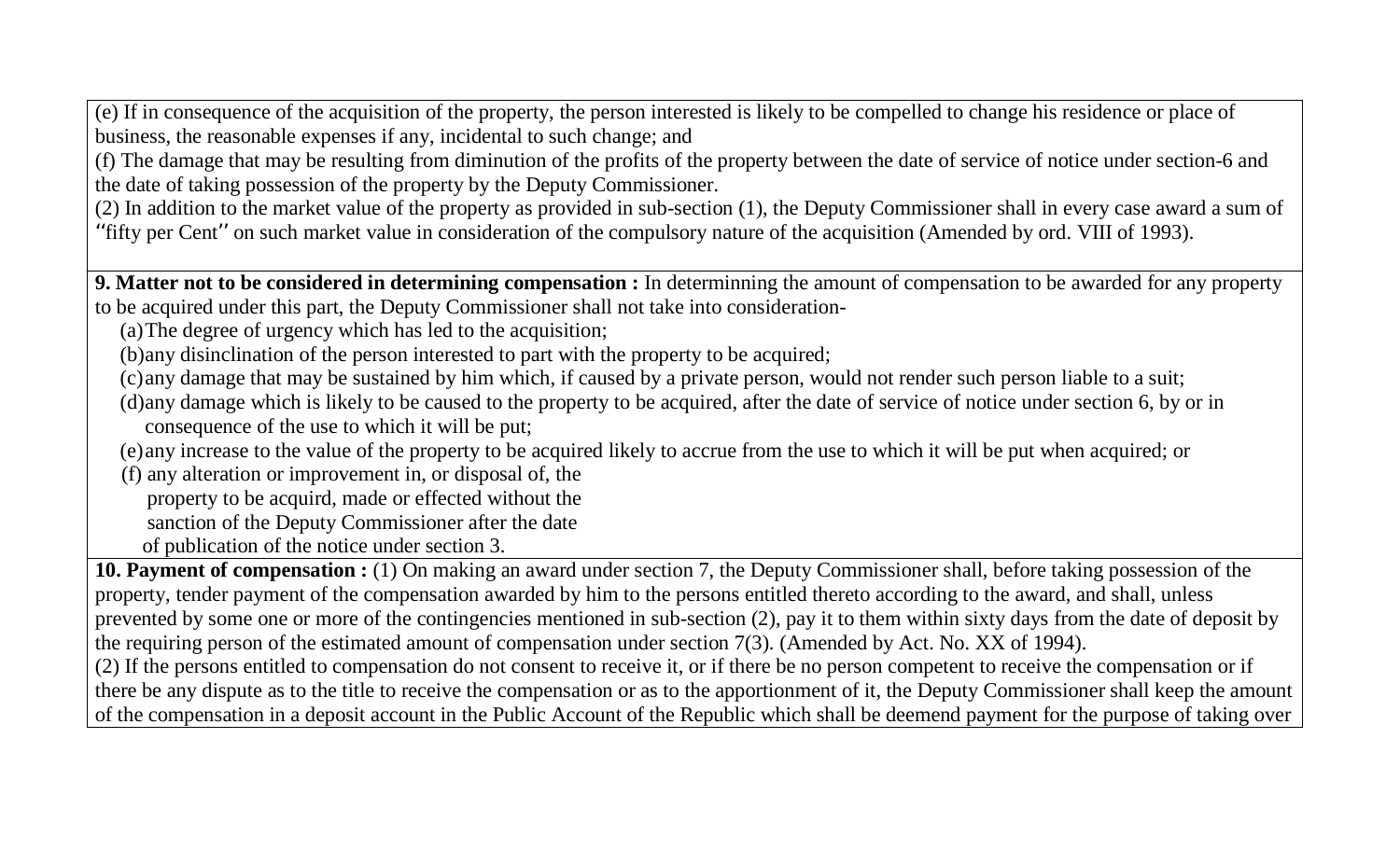possession of the property without any prejudice to the claim of the parties to be determined by the Arbitrator;

 Provided that any person admitted to be interested may receive such payment under protest as to the sufficiency of the amount; Provided further that no preson who has received the amount otherwise than under protest shall be entitled to make any application under section 28;

 Provided further that nothing herein contained shall affect the liability of any person, who may receive the whole or any part of any compensation awarded under this part, to pay the same to the person lawfully entitled thereto.

**10A. Payment of compensation to bragadar :** Notwithstanding any thing contained in this Ordinance, when the property acquired under this part contains standing crops cultivated by bargadar, such portion of the compensation as may be determined by the Deputy Commissioner for the crops shall be paid to the bargader in cash.

Explanation- In this section ''bargadar'' means a person who under the system generall known as addhi, barga or bhag cultivates the land of another person on condition of delivering a share of produce of such land to that person. (Amended by Act-XX of 1994).

**11. Acquisition and possession :** (1) When the compensation mentioned in the award has been paid or is deemed to have been paid in pursuance of section 10, the property shall stand acquired and vest absolutely in the Government free from all encumbrances, and the Deputy Commissioner shall thereupon take possession of the property.

 (2) Immediately after the acquisition of the property under subsection (1), a declaration by the Deputy Commissioner in the prescribed form to that effect shall be published in the official gazette.

# **12. Abatenebt ir revocation of Proceedings :**

(1) Notwithstanding anything contained in this Ordinance, where in any case the estimated amount of the award of compensation has not been deposited by the requiring person for acquisition of any property under section 5 within the period specified in section 7(4), all proceedings in respect of such acquisition shall, on the expiry of that period, stand abated and a declaration by the Deputy Commissioner to that effect shall be published in the Official Gazette.

(2) The Deputy Commissioner may, with the prior approval of the Government, by notification in the official Gazette, revoke all proceedings in respect of acquisition of any property at any time before the payment of compensation. (Amended by Act No.XX of 1994).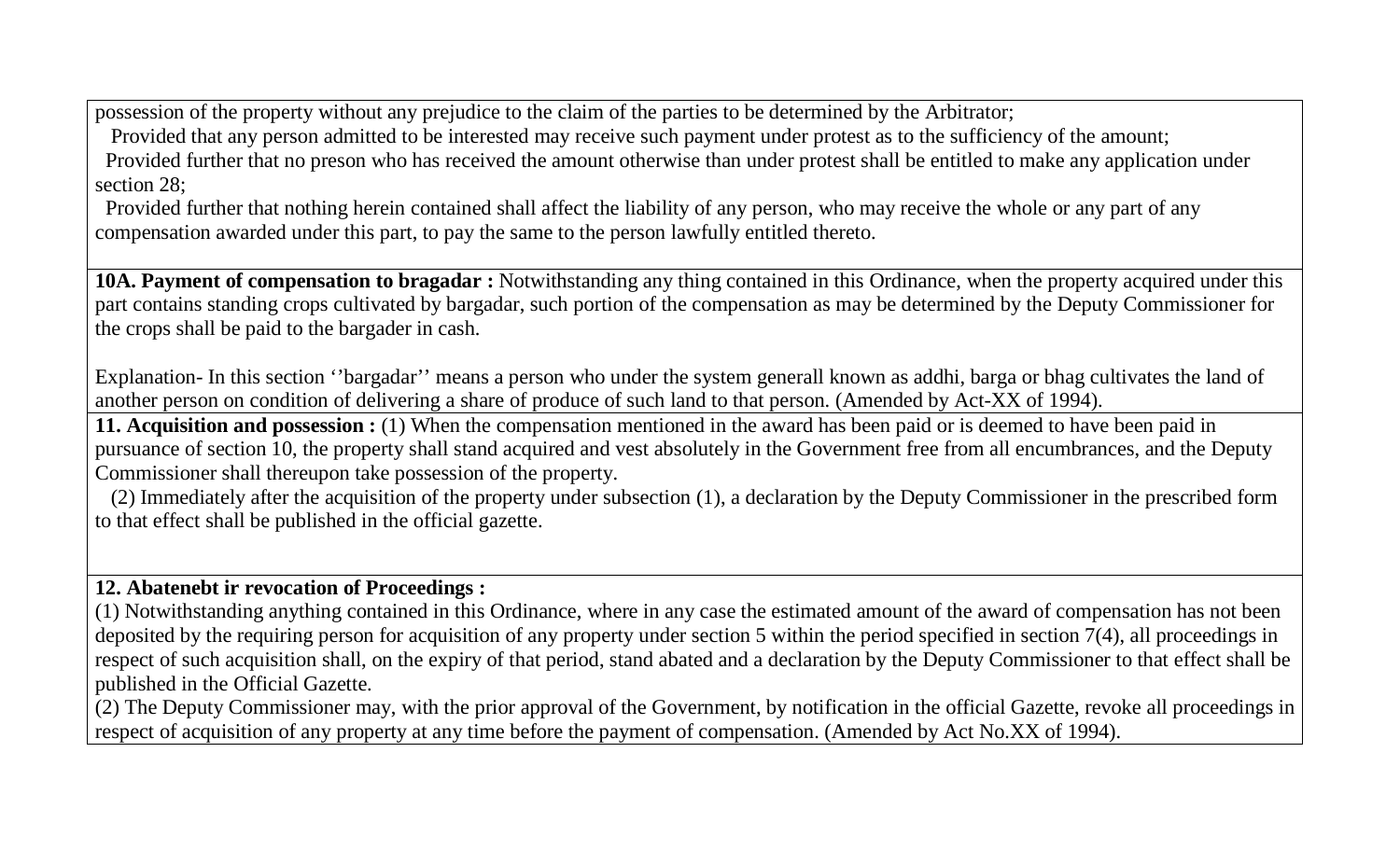(3) When any proceedings stand abated or are revoked, the Deputy Commissioner shall make an award determining the amount of compensation due for the damage suffered by the owner in consequence of the notice or of any proceedings thereunder and the costs resonably incurred by him in the prosecution of the proceeding under this part relating to the said property and shall pay the compensation accordingly.

**13. Acquisition of part of a house or buildings:** The provisions of this part shall not, be applied for the purpose of acquiring a part only of any house, manufactory of other building, if the owner desires that the whole of such house, manufactory or building should be so acquired;

 Provided that the owner may at any time, before the Deputy Commissioner has made his award under Section 7, by notice in writing withdraw or modify his expressed desire that the whole of such house, manufactory or building should be so acquired.

 Provided further that, if any question arises as to whether any property proposed to be taken under this part does or does not form part of a house, manufactory or building within the meaning of this section the decision of the Deputy Commissioner shall be final.

**14. Acquisition of property at the cost of a person other than the Government :** Where the provisions of this part are applied for acquiring any property at the cost of any fund controlled managed by a person other than the Government, the charges of an incidental to such acquisition shall be defrayed from or by such fund or person.

**15. Transfer of acquired land to the requiring person other than the Government :** (1) When any property is proposed to be acquired for any person other than the Government, such person shall enter into an agreement with the Government in such form as may be prescribed before a notice under section 3 is published.

(2) When the property in respect of which an agreement has been entered into with a person under sub-section (1) is acquired under section 11, the Government shall, on the performance by such person of his part of the agreement, transfer the property to the person by executing a deed in such form as may be perscribed and in accordance with the law for the time being in force.

**16. Recovery of compensation in certain cases :** When any compensation paid in excess of the amount payable or when any compesation is paid to a person other than the rightful owner, the amount of such excess or wrong payment shall be recoverable as a public demand.

**17. Use of acquired property :** (1) No property acquired under this part shall, without the prior approval of the Government, be used for any purpose other than the purpose for which it is acquired.

(2) If any requiring person uses any acquired property in contravention of provision of the sub-section (1) or does not use it for the purpose for which it is acquired, he shall be liable to surrender the property to the Deputy Commissioner on being directed by him to do so.

> **PART – III Requisition**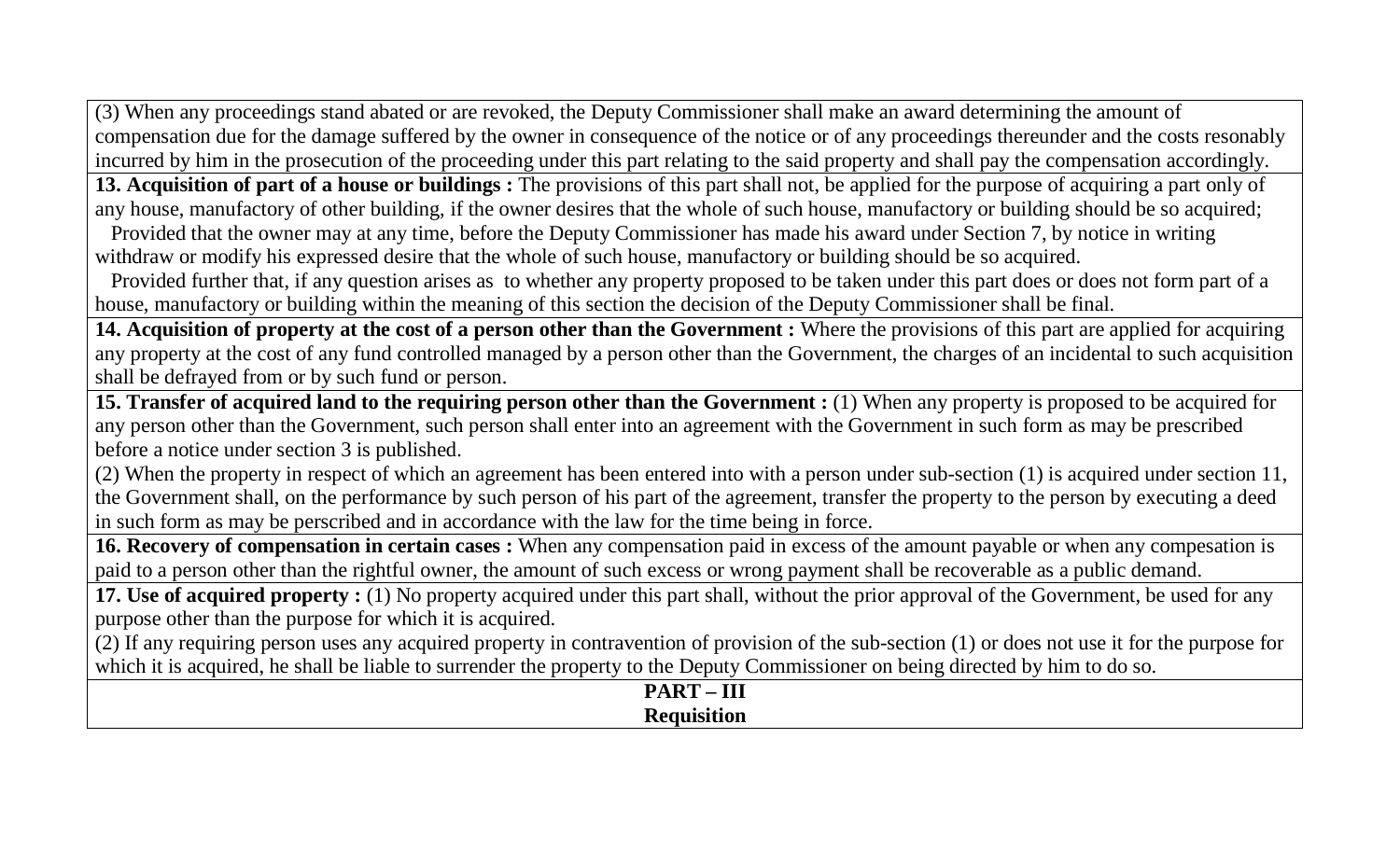**18. Requisition of property :** (1) When any property is required temporarily for a public purpose or in the public interest, the Deputy Commissioner may, with the prior approval of the Governmet, by order in wiriting, requisition it;

Provided that no such approval shall be necessary in the case of emergency requirement of any property;

 Provided further that save in the case of emergency requirement for the purpose of maintenance of transport or communication system, no property which is bonafide used by the owner thereof as the residence of himself or his family or which is used either for religious worship by the public or as an educational institution or orphanage or as a hospital, public library, graveyard or cremation ground shall be requisitioned.

(2) Where an order made under sub-section (1) has been served, the Deputy commissioner may take possession of the requisitioned property-

(a) in the case of emergency requirement for the purpose of maintenance of transport of communication system, at any time of the date of service of the order,

(b) in any other case, after the the expiry of thirty days from the date of service of the order,

and may use the property for the purpose for which it has been requisitioned.

(3) Except with the prior approval of the Government, no property shall be kept under requisition for a period exceeding two years from the date of taking over possession of such property.

**19. Revision :** The Government may, of its own motion or on application filed by aggrieved person, revise any order made under section 18(1). Provided that no such application shall be entertained unless it is filed within thirty days from the date of service of the order.

**20. Award of compensation by the Deputy Commissioner :** (1) Where any property is requisitioned under this part, there shall be paid compensation the amount of which shall be determinded in the manner and in accordance with the principles set out in this section. (2) The Deputy Commissioner shall, after giving the persons interested an opportunity of being heard in respect of their respective interests in the property and the amount and particulars of their claims to compensation for such interests and having regard to the provisions of subsection (5), make an award of-

(a) the compensation in the manner as may be prescribed; and

- (b) the apportionment of the said compensation among all the persons known or believed to be interested in the property, of whom, or of whose claims, he has information.
- (3) The award made by the Deputy Commissioner shall, except as here in after provided, be final.
- (4) The Deputy Commissioner shall give immediate notice of his award to the persons interested.
- (5) The amount of compensation payable for the requisition of any property shall consist of-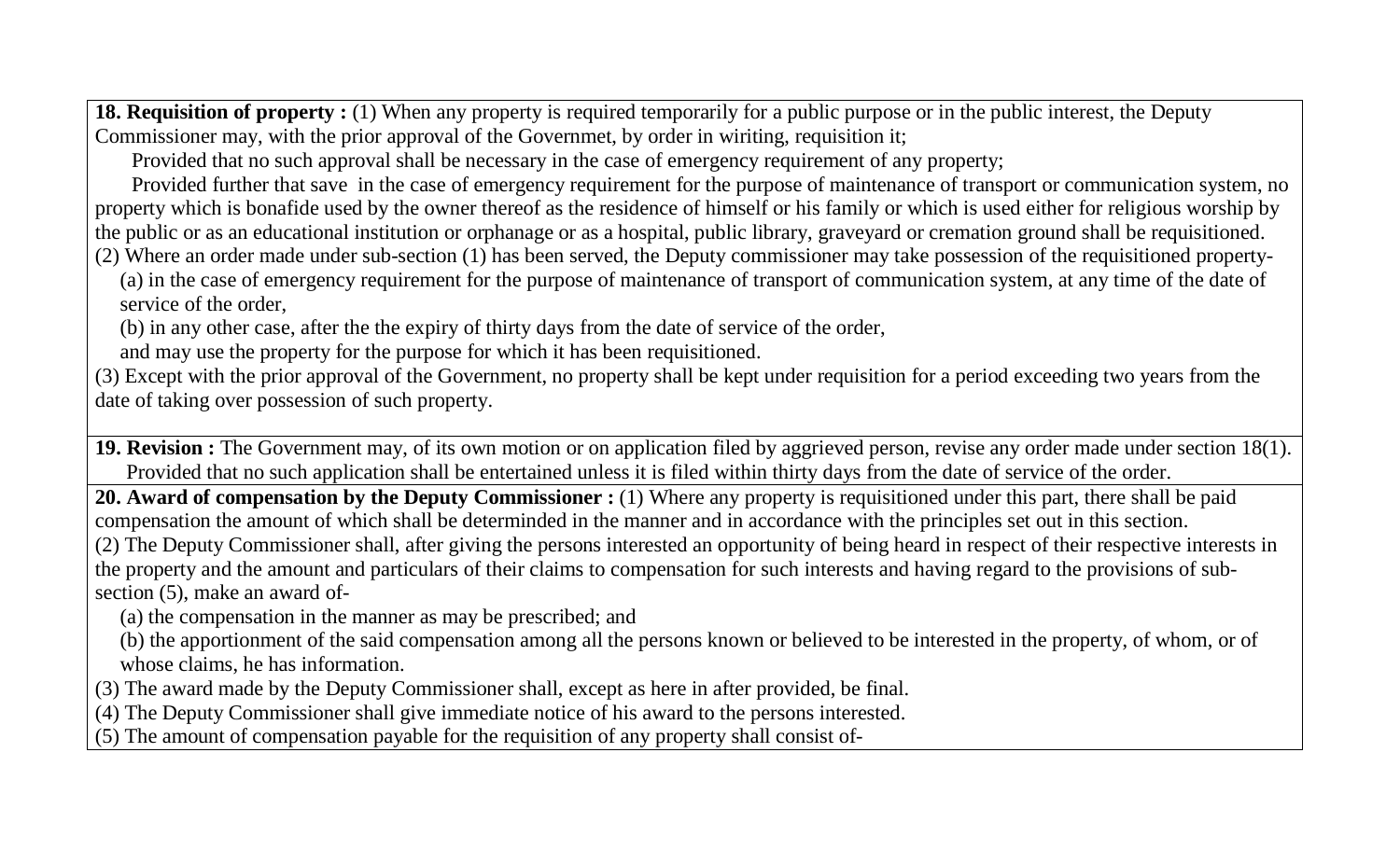(a) a recurring payment, in respect of the period of requisition, of a sum equal to the rent which would have been payable for the use and occupation of the property, if it had been taken on lease for that period; and

(b) Such sum, if any, as may be found necessary to compensate the persons interested for all or any of the follwoing matters, namely:-

(i) Expenses on account of vacating the requisitioned property;

(ii) expenses on account of reoccupying the property upon release from requisition, and

(iii) damages, other than normal wear and tear, caused to the property during the period of requisition, including the expenses that may have to be incurred for restoring the property to the condition in which it was at the time of requisition.

Where any property is kept under requisition for more than two years, the Deputy Commissioner shall revise his award regarding the amount payable as compensation under sub-section 5(a).

**21. Payment of compensation :** (1) On making an award under section 20, the Deputy Commissioner shall tender payment of the compensation awarded by him to the persons entitled thereto according to the award, and shall pay it to them unless presented by someone or more of the contingencies mentioned in sub-section (2).

(2) If the persons entitled to compensation do not consent to receive it, or if there be no person compentent to reveive the compensation, or if there be any dispute as to the title to receive the compensation or as to the apportionment of it, the Deputy Commissioner shall keep the amount of the compensation in a deposit account in the Public Account of the Republic which shall be deemed payment of the compensation for the requisitioned property without any prejudice to the claim of the parties to be determined by the Arbitrator;

Provided that any person admitted to be interested may receive such payment under protest as to the sufficiency of the amount;

 Provided that any person who has received the amount otherwise than under protest shall be entitled to make any application under section 28;

 Provided further that nothing herein contained shall affect the liability of any person, who may receive the whole or any part of any compensation awarded under this part, to pay the same to the person lawfully entitled thereto.

**22. Recovery of money from allotees of requisitioned property :** Where any requisitioned property is allotted to, and placed in possession of any person, the Deputy Commissioner may recover from such person such amount of money and in such manner as may be prescribed.

23. Repair of requisitioned property : (1) During the period of requisition, the Deputy Commissioner shall be responsible for the proper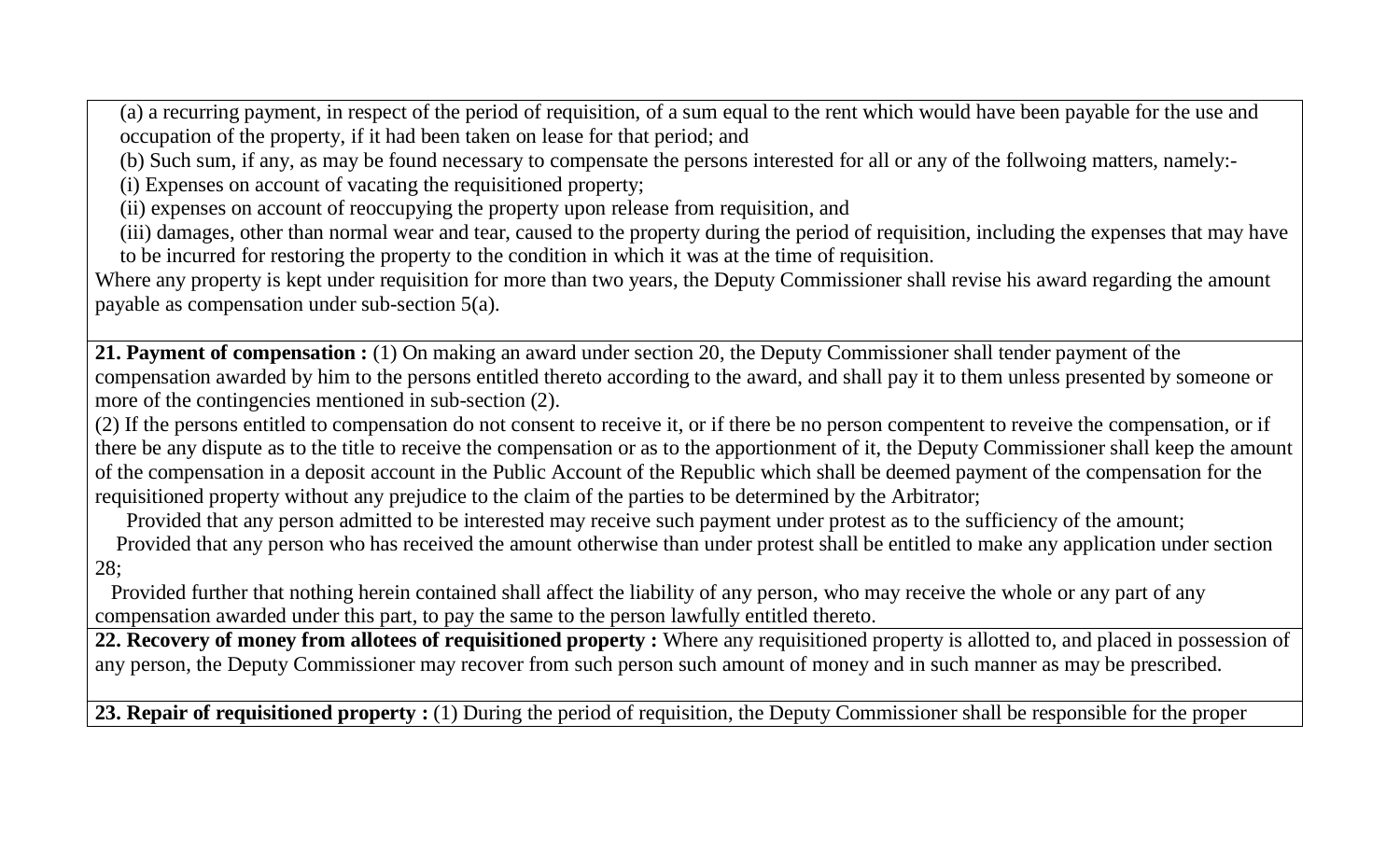maintenance of a requisitionded property.

(2) If the Deputy Commissioner is satisfied that repairs are necessary to prevent deterioration of the property, he may, after giving the owner an opportunity of making the repairs himself, cause the repairs to be made at a cost not exceeding one-sixth of the compensation payable to the owner and such cost shall be recovered out of such compensation.

24. Release from requisition : (1) Where any requisitioned property is to be released from the requisition, the Deputy Commissioner may restore it to the person from whom the property was requisitioned or to his successor-in-interest or to such other person as may appear to the Deputy Commissioner to be entitled to such restoration.

(2) The delivery of possession of the requisitioned property to the person refered to in sub-section (1) shall be a full discharge of the Deputy Commissioner to in sub-section (1) shall be a full discharge of the Deputy Commissioner from all liability in respect of such delivery, but shall not prejudice any right in respect of the property which any other person may be entitled by the process of law to enforce against the person to whom possession of the property is so delivered.

Provieded that when the requisitioned property is to be restored on release from requisition wilfully neglects or refuse to take delivery of the requisitioned property on being directed in writing to take possession of such requisitioned property by the Deputy Commissioner, such requisitioned property shall be deemed to have been restored to such person within the meaning of this sub-section with effect from the date and time specified in the aforesaid direction.

(3) Where the preson to whom possession of any requisitioned property is to be delivered cannot be found and has no agent or other person empowered to accept delivery on his behalf, the Deputy Commissioner shall cause a notice declaring that the property is released from requisition to be affixed on some conspicious part of the property and shall also publish the notice in the official Gazette.

(4) When a notice referred to in sub-section (3) is published in the official gazette, the property specified in such notice shall cease to be subject to requisition from the date of such publication and be deemed to have been delivered to the person entitled to possession thereof, and the Deputy commissioner shall not be liable for any compensation or other claim in respect of the property for any period after the said date.

**25. Eviction of allotees :** Notwithstanding anything contained in any other law for the time being in force, if any property under requisition, which has been allotted to any person or is in unauthorised occupation of any person, is required by the deputy commissioner for any other use or purpose during the period of requisition or for restoring the property under section 24 on its release from requisiton, or if the allottee of such property has defaulted in payment of any sum due from him in respect of such property, the Deputy Commissioner may, at any time by order in writing, direct such person or allottee to vacate the property by such date as may be specified in such order, and if such person or allottee does not vacate the property by the date so specified, the Deputy Commissioner may evict such person or allottee from such property and may use or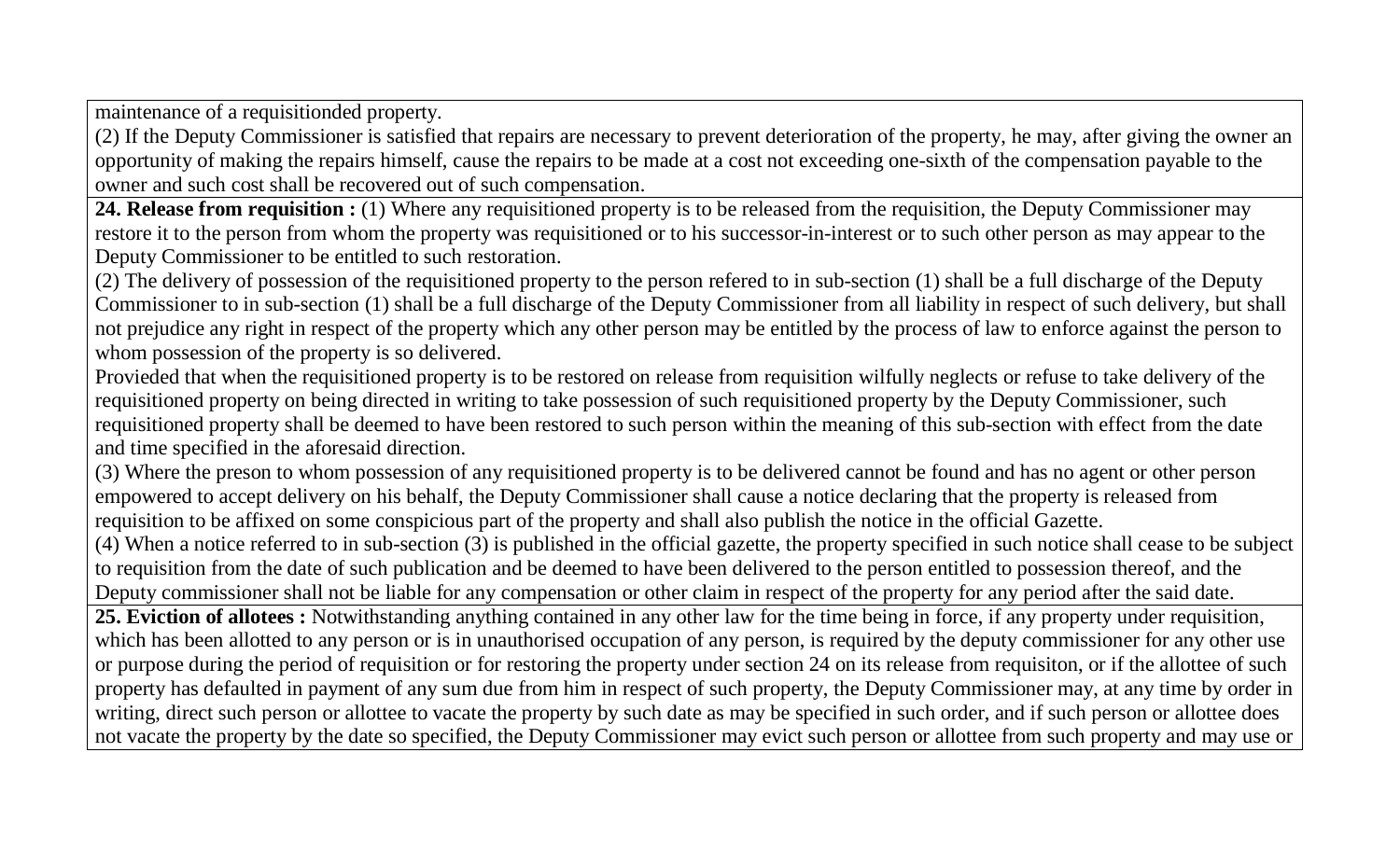cause to be used such force for the purpose as may be necessary.

**26. Part not to apply to cantonment :** Nothing in this part shall apply to any property within the limits of a cantoment.

#### **PART-IV Arbitration**

## **27. Appointment of arbitrator :** For the purposes of this ordinance the Government shall by notification in the official Gazette, appoint a Judicial Officer, no below the rank of Subordinate Judge, to be Arbitrator for such area as may be specified therein. (For substitution Sec. No. XV of 1983).

28. Application to Arbitrator : (1) Any person interested who has not accepted any award made by the Deputy Commissioner under this Act may, whithin forty-five days from the date of service of notice of the award, make an application to the Arbitrator for revision of the award. (2) The application shall state the grounds on which objection to the award is taken.

(3) The requiring person shall be made a necessary party in the application made under Sub-section (1), along with the Deputy Commissioner (Amended by Act. No. XX of 1994).

**29. Notice for hearing :** The Arbitrator shall, on receipt of an application under Section 28, cause a notice specifying the date on which he will proceed to hear the application, and directing their appearance before him on that day, to be served on the following persons, namely :-

(a) the applicant;

(b) all persons interested in the objection;

(c) the Deputy Commissioner; and

(d) the requiring person.

**30. Scope of proceedings :** The scope of the enquiry in every proceedings before the Arbitrator shall be restricted to a consideration of the interests of the persons affected by the objection.

**31. Arbitrator to be guided by sections 8, 9 and 20 :** In determining the amount of compensation to be awarded for any property acquired or requisitioned under this Act, the Arbitrator shall be guided by the provisions of section 8 and 9 or 20, as the case may be;

 Provided that the compensation determined by the Arbitrator in respect of each owner shall not exceed the amoung specified in the award of the Deputy Commissioner by more than ten percentum. (Amended by Act No. 20 of 1994).

**32. Form of award of Arbitration :** (1) Every award under this part shall be in writing signed by the Arbitrator and shall specify the amounts awarded under different clauses of section 8(1) of section 20(5), as the case may be, together with the grounds of awarding each of the said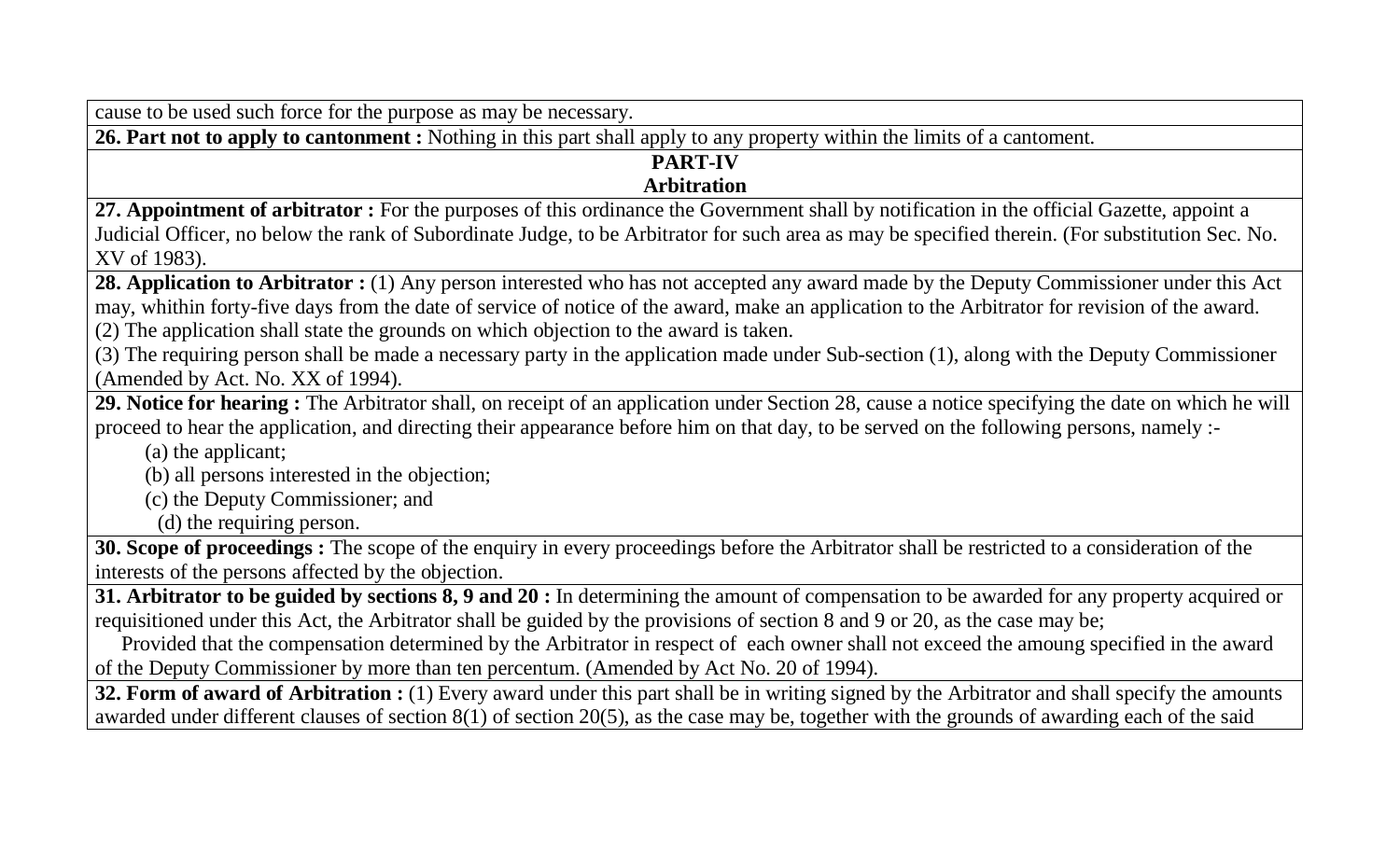amounts.

(2) Where the amount of compensation determined by an Arbitrator is higher than the amount specified in the award of the Deputy Commissioner, an additional compensation at the rate of ten percent per annum on such additional amount shall, subject to the decision of an Appellate Arbitration Tribunal, if any, be payable till that amount is paid or offered for payment.

(3) Every such award shall be deemed to be a decree and statement of the grounds of every such award a judgement within the meaning of section 2(2) and section 2(9) respectively of the code of Civil Procedure, 1908 (v of 1908).

**33. Costs :** Every such award shall also state the amount of costs incurred in the proceedings under this part, and by what persons and in what proportions they are to be paid.

**34. Appeal against the award of Arbitrator :** (1) An appeal shall lie to the Arbitration Appeallate Tribunal, constituted under sub-section (2) against an award of the Arbitrator.

(2) The Government shall, by notification in the official gazette, constitute one or more Arbitration appellate Tribunals for such areas as may be specified therein.

(3) An Arbitration Appellate Tribunal shall consist of a member who shall be appointed by the Government from among persons who are or have been District Judges.

(4) A decision of the Arbitration Appeallate Tribunal shall be final.

(5) Where the amount of compensation determined by an arbitration Appellate Tribunal is higher than the amount specified in the award of the Arbitrator, an additional compensation at the rate of ten percent per annum on such additional amount shall be payable till that amount is paid or offered for payment;

 Provided that the compensation determined by the Arbitration Appellate Tribunal in respect of each land Owner shall not exceed the amount specified in the award of Arbitrator by more than ten per centum.

 **34A. Payment of additional compensation :** Where additional compensation is required to be paid in pursuance of an award under this part, such compensation shall be paid to the persons entitled thereto immediately after the said additional amount is deposited by the requiring person with the Deputy Commissioner.

 Provided that the requiring person shall deposit the additional amount with the Deputy Commissioner within one month from the date of receipt of notice in this behalf from the Deputy Commissioner;

 Provided further that the Deputy Commissioner shall send the notice to deposit the amount of additional compensation within one month from the date of the award of the Arbitrator or, as the case may be, decision of the Arbitration Appellate Tribunal (Amended by Act. 20 1994).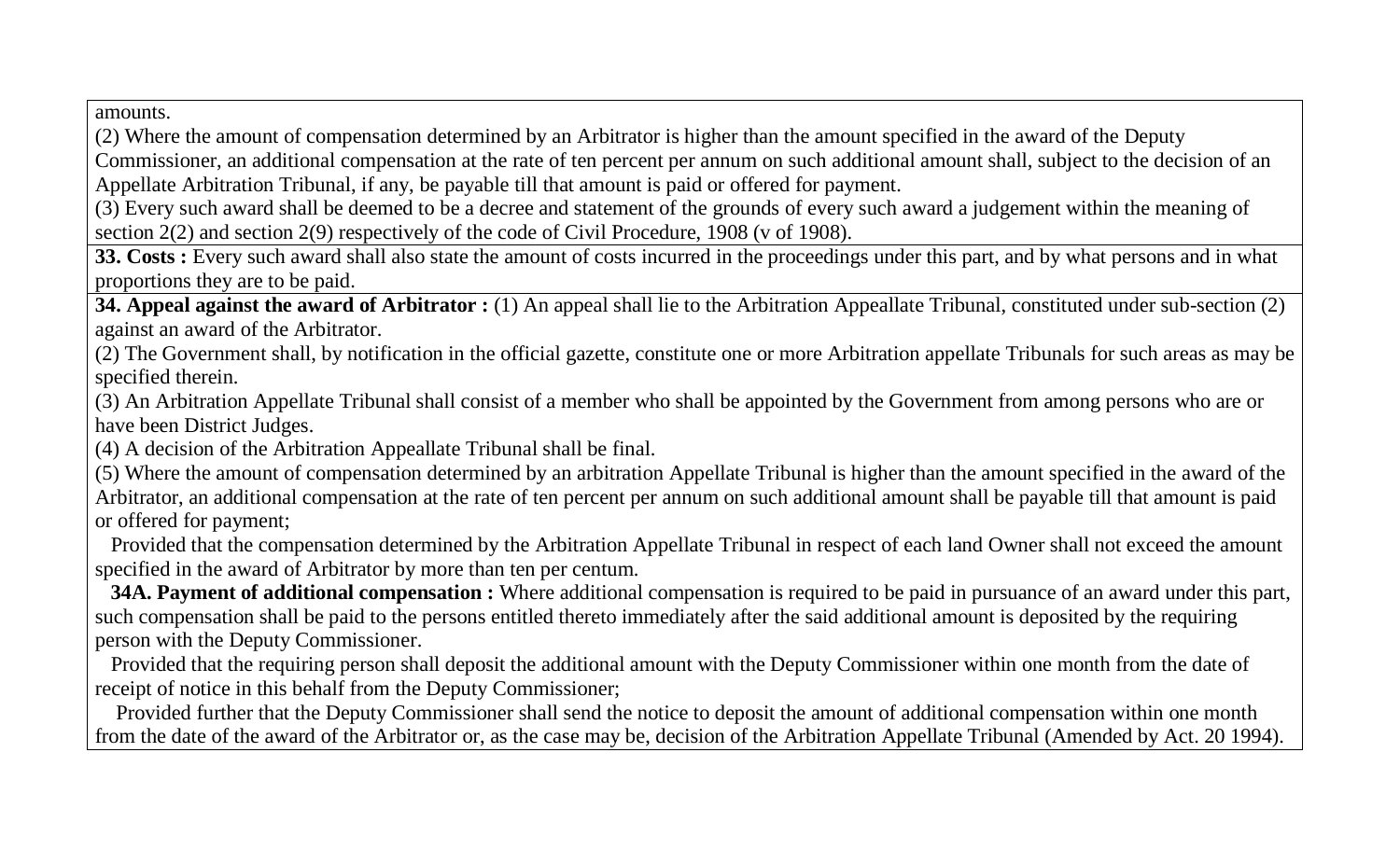**35. Act x of 1940 not apply :** Nothing in the Arbitration Act 1940 (x of 1940) shall apply to arbitrations under this part.

# **PART-V**

### **Miscellaneous**

**36. Deputy Commissioner and Arbitrator to have certain powers of civil Court :** The Deputy Commissioner and the Arbitrator while holding any enquiry or proceedings under this Act, shall have the same powers as are vested in a Civil Court under the code of Civil procedure, 1908 (V of 1908), for the purpose of-

(a) Summoning and enforcing the attendance of any person and examining him on oath;

(b) compelling the production of any document or record;

(c) reception of evidence on affidavit;

(d) issuing commission for examination of witnesses;

(e) requisitioning any public record from any court or office.

**37. Power to enter and inspect :** (1) With a view to acquiring or requisitioning any property or determining the compensation payable in respect thereof or securing compliance with an order made under this Ordinance, the Deputy Commissioner or any Officer, generally or specially authorised by the Deputy Commissioner in this behalf, and any of the assistants and workmen may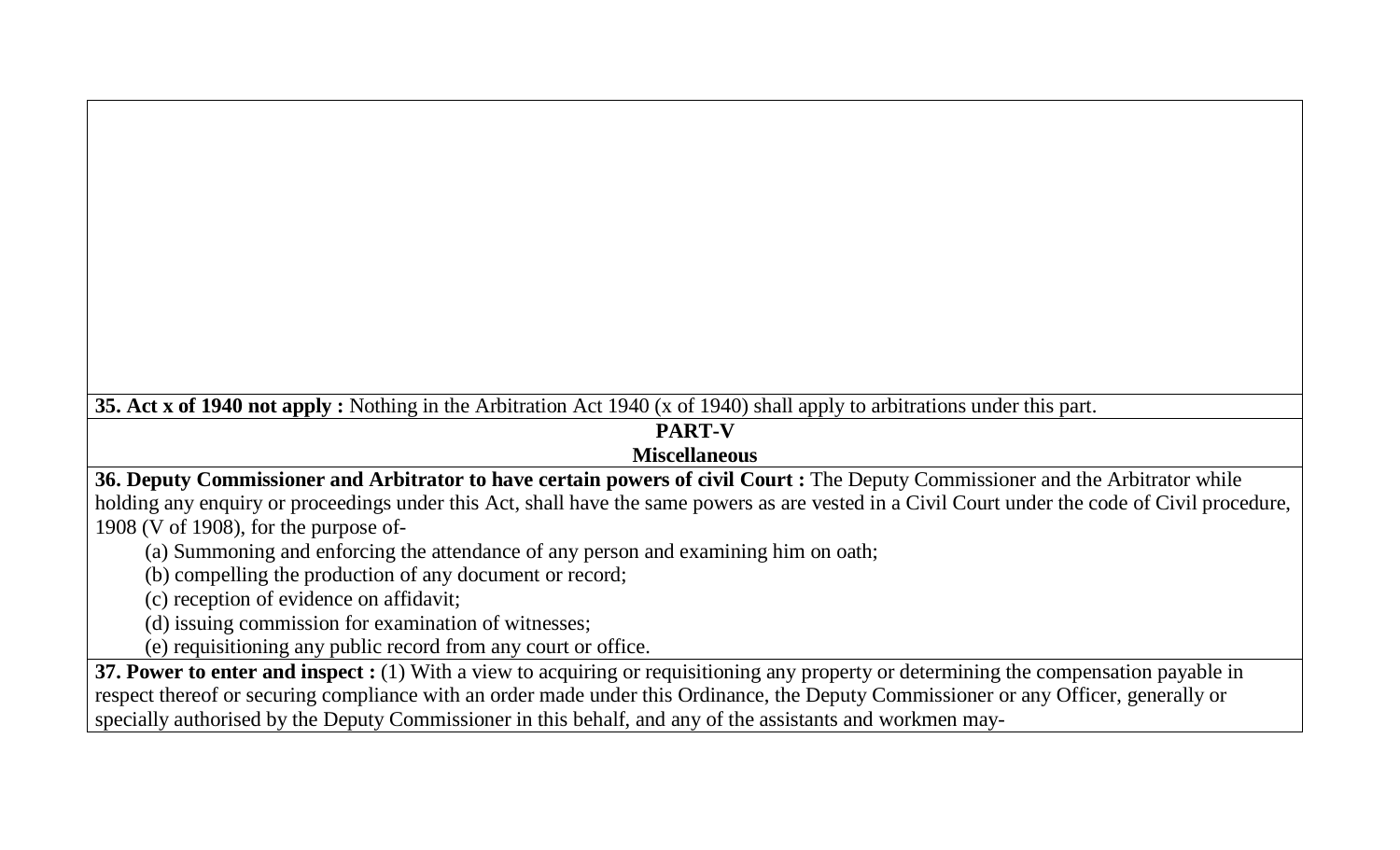(a) enter upon survey and take levels of any property;

(b) inspect any property or anything therein;

(c) measure and set out the boundaries and prepare a plan of any property and the intended line of the work, if any, proposed to be made thereon.

(d) make such levels, boundaries and line by placing marks and cutting trenches, and where otherwise the survey can not be completed and the levels taken and the boundaries and line marked, cut down and clear away any part of any standing crop, tree or jungle;

Provided that no person shall enter upon any property without the consent of the occupier thereof unless at least twenty-four hours' previous notice in writing of his intention to do so has been given.

(2) The Deputy Commissioner or the officer authorised by him under sub-section(1) shall, at the time of entry upon any property, pay or tender payment for all necessary damage to be done in such property, and in case of dispute as to the sufficiency of the amount so paid or tendered, the decision of the Deputy Commissioner shall be final.

**38. Power to obtain information :** With a view to acquiring or requisitioning any property or determining the compensation payable in respect thereof, the Deputy Commissioner may, by order in writing, require any person to furnish to such officer or authority, as may be specified in the order, such information in his possession as may be specified relating to any property which is acquired or requisitionded or intended to be acquired or requisitioned under this Ordinance.

3**9. Service of notices and orders :** (1) Save as otherwise expressly provided in this Ordinance and subject to rules made thereunder, every notice or order issued or made under this Ordinance shall be served by delivering or tendering it to the person named therein or tendering it to the person named therein or the person on whom it is required to be served under this Ordinance.

(2) When such person can not be found or the notice or order can not be so delivered or tendered, the service of the notice or order may be made by delivering or tendering it to any officer of such person or to any adult male member of the family of such person residing with him or, if no such officer or member can be found, by affixing a copy thereof on the outer door or on some conspicuous part of the premises in which that person ordinarily resides or carries on business or personally works for gain and also by affixing a copy thereof in some conspicuous place in the office of the authority or officer issuing or making it and, where possible, in some conspicuous part of the property to which it relates.

 Provided that, if such authority or officer so directs, the notice or order may be sent by registered post in a letter addressed to the person named therein or on whom it is required to be servied, at his last known residence, address or place of business or work.

**40. Penalty :** Any person who contravenes or attempts to contravene or abets or attempts to abet a contravention of any order made under this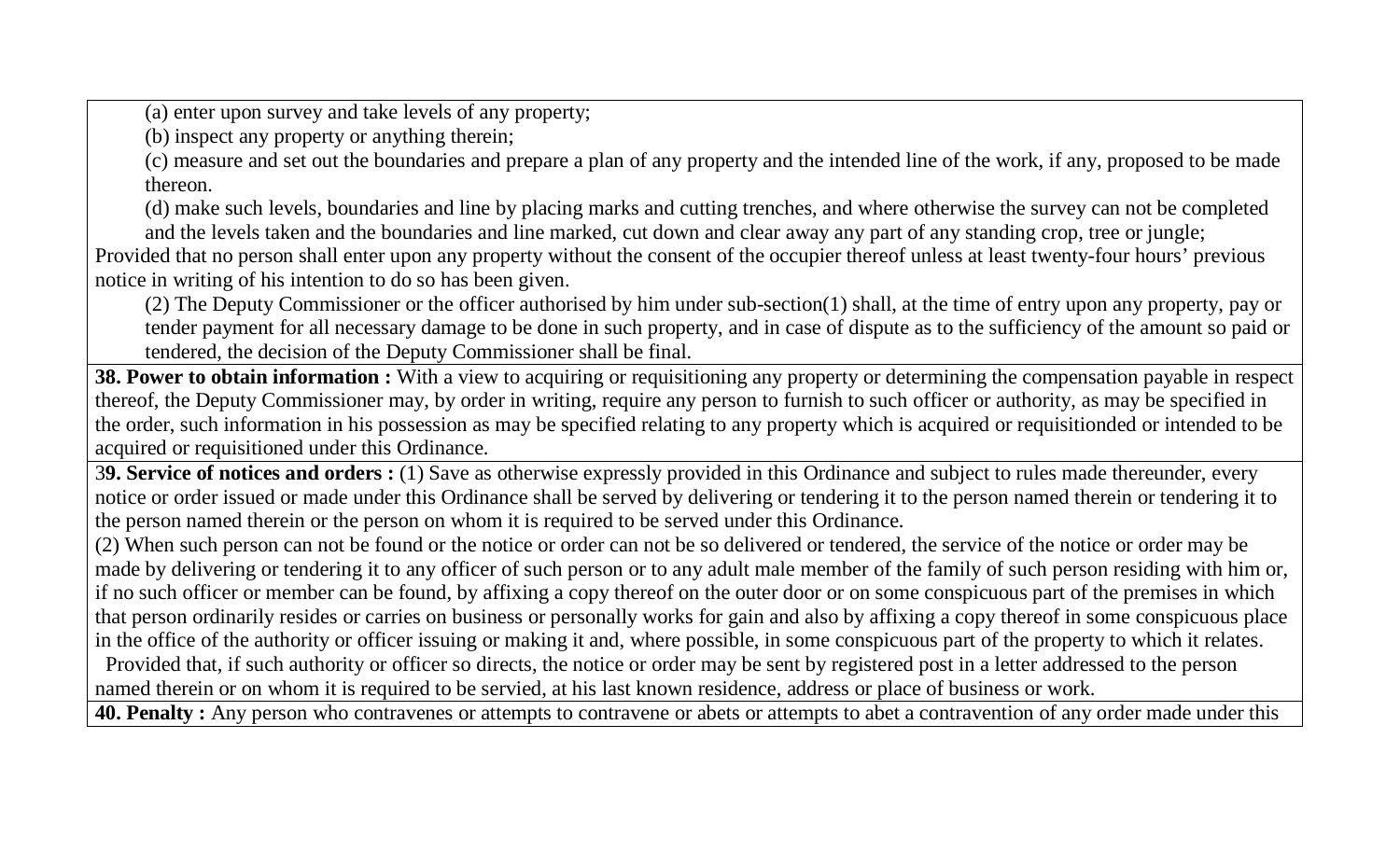Ordinance or who wilfully obstructs any person in doing any of the acts authorised or permitted under this Ordinance or any rule made there under shall be punishable with imprisonment for a term which may extend to six months or with fine which may extend to one thousand taka, or with both.

**41. Enforcement of Surrender :** If the Deputy Commissioner is opposed or impeded in taking possession of any property under this Ordinance, he shall enforce the surrender of any property to himself, and may use or cause to be used such force for the purpose as may be necessary.

**42. Exemption from stamp duty and fees :** No award made under this Ordinance shall be chargeable with stamp duty, and no person claiming any interest under any such award shall be liable to pay any fee for a copy of the same.

**43. Indemnity :** No suit, prosecution or other legal proceeding shall lie against any person for anything which is in good faith done or intended to be done in pursuance of this Ordinance or any order or rule made thereunder.

**44. Bar to Jurisdiction of Court :** Save as otherwise expressly provided in this Ordinance, no court shall entertain any suit or application against any order passed or any action taken under this Ordinance, and no injunction shall be granted by any Court in respect of any action taken or to be taken in pursuance of any power conferred by or under this Ordinance.

**45. Delegation of Powers :** The Government may, by order notified in the official Gazette, direct that any power conferred or any duty imposed on it by this Ordinance shall, in such circumstances and under such conditions, if any, as may be specified in the order, be exercised or discharged also by such officer or authority as may be so specified.

**46. Power to make rules :** (1) The Government may, by notification in the official Gazette, make rules for carrying out the purposes of this Ordinance.

(2) In particular, and without prejudice to the generality of the foregoing power, such rules may provide for all or any of the following matters :-

(a) the procedure to be followed in taking possession of any property acquired or requisitoned under this ordinance;

(b) the procedure to be followed by the Arbitrators and the arbitration Appellate Tribunals;

(c) the manner of enforcement of surrender of any property under section 41;

(e) any other matter which has to be or may be prescribed.

**47. Special savings relating to expired E. B Act XIII of 1948 :** Not-withstanding the cesser of the Emergency Requisition of Property Act,